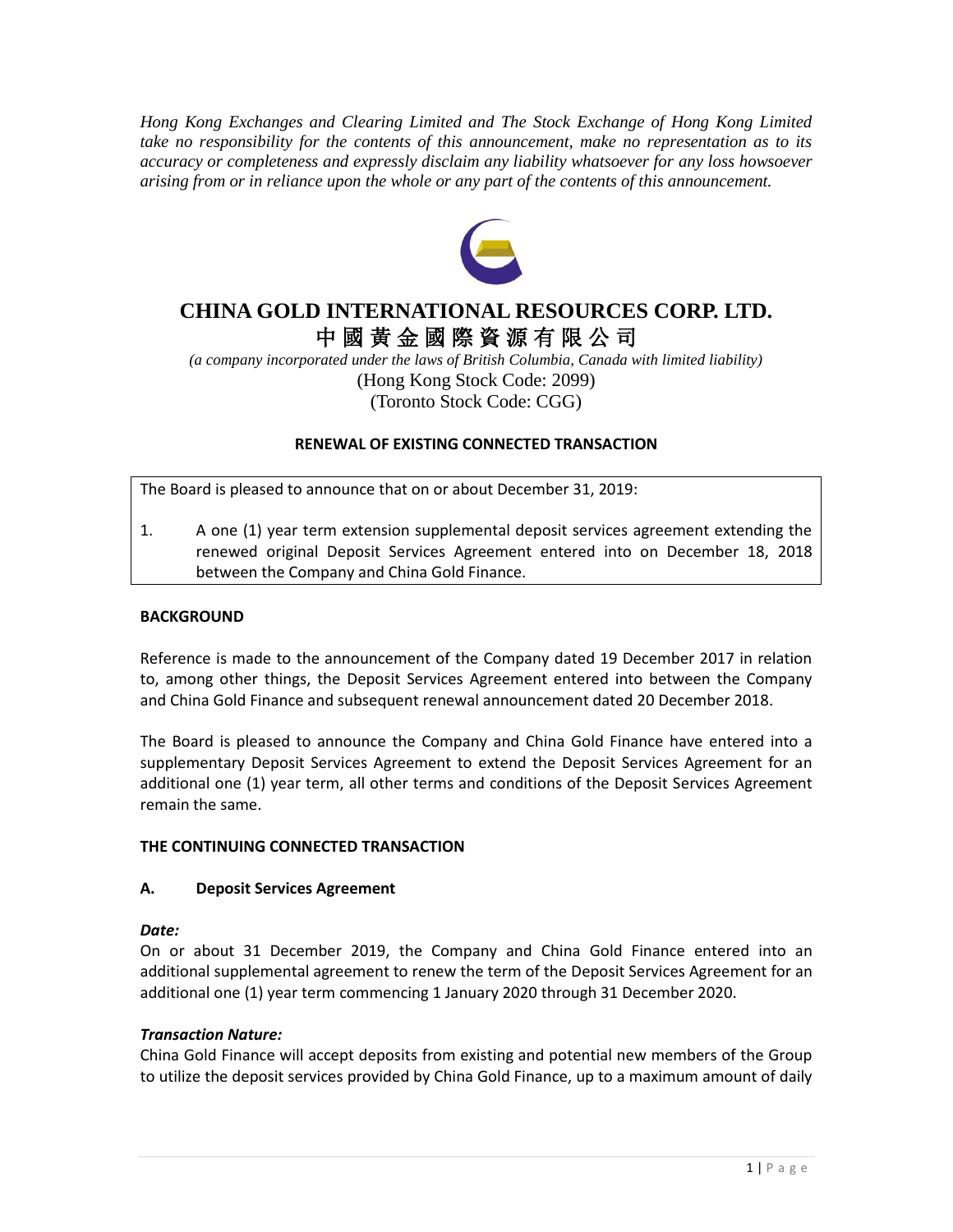deposit balance (including interest) not exceeding RMB100 million during the term of the Deposit Services Agreement.

# *Term:*

The Company and China Gold Finance will enter into the supplemental deposit services agreement on the same basis, terms and conditions provided in the original Deposit Services Agreement, with the exception of the Term which will be extended to commence 1 January 2020 through 31 December 2020.

## **IMPLICATIONS UNDER THE HONG KONG LISTING RULES**

As at the Latest Practicable Date, China National Gold held approximately 39.3% of the 396,413,753 issued Shares of the Company through CNGGHK, its wholly-owned subsidiary, and thus is the ultimate controlling shareholder of the Company. China National Gold holds a 51% interest in China Gold Finance and therefore, China Gold Finance is a connected person of the Company under Chapter 14A of the Hong Kong Listing Rules.

## *Deposit Services Agreement:*

The deposit services are a continuing connected transaction being the provision of financial assistance by the Group to a connected person of the Company. As at least one of the applicable percentage ratios (as defined under Rule 14.07 of the Hong Kong Listing Rules) in respect of the Deposit Services Agreement is greater than 0.1%, but all of the applicable percentage ratios are less than 5%, the transactions contemplated under the Deposit Services Agreement are subject to reporting and announcement requirements, but exempt from independent shareholders' approval requirements under the Hong Kong Listing Rules.

## **MANAGEMENT OF CONFLICTS**

Each of Mr. Liangyou Jiang, Mr. Shiliang Guan, Mr. Yongqing Teng and Ms. Fuzhen Kang are considered to have a conflict of interest in the transactions contemplated under the Deposit Services Agreement, due to their director or indirect positions or affiliations with China National Gold. Each of them abstained from voting on the relevant resolutions at the Board meeting to approve the Deposit Services Agreement. All the remaining Directors have confirmed at such Board meeting that they have no material interest in the transactions contemplated under the Deposit Services Agreement.

## **INFORMATION ABOUT THE COMPANY**

The Company is a gold and base metal mining company based in Vancouver, Canada. Its principal properties are located in Inner Mongolia, China and in the Tibet Autonomous Region, China. The Company commenced gold production at the Inner Mongolia mine in July 2007 and commenced commercial gold production on July 1, 2008. The Company also commenced commercial production of copper, molybdenum, gold, silver, lead and zinc at the Tibet mine in December 2010.